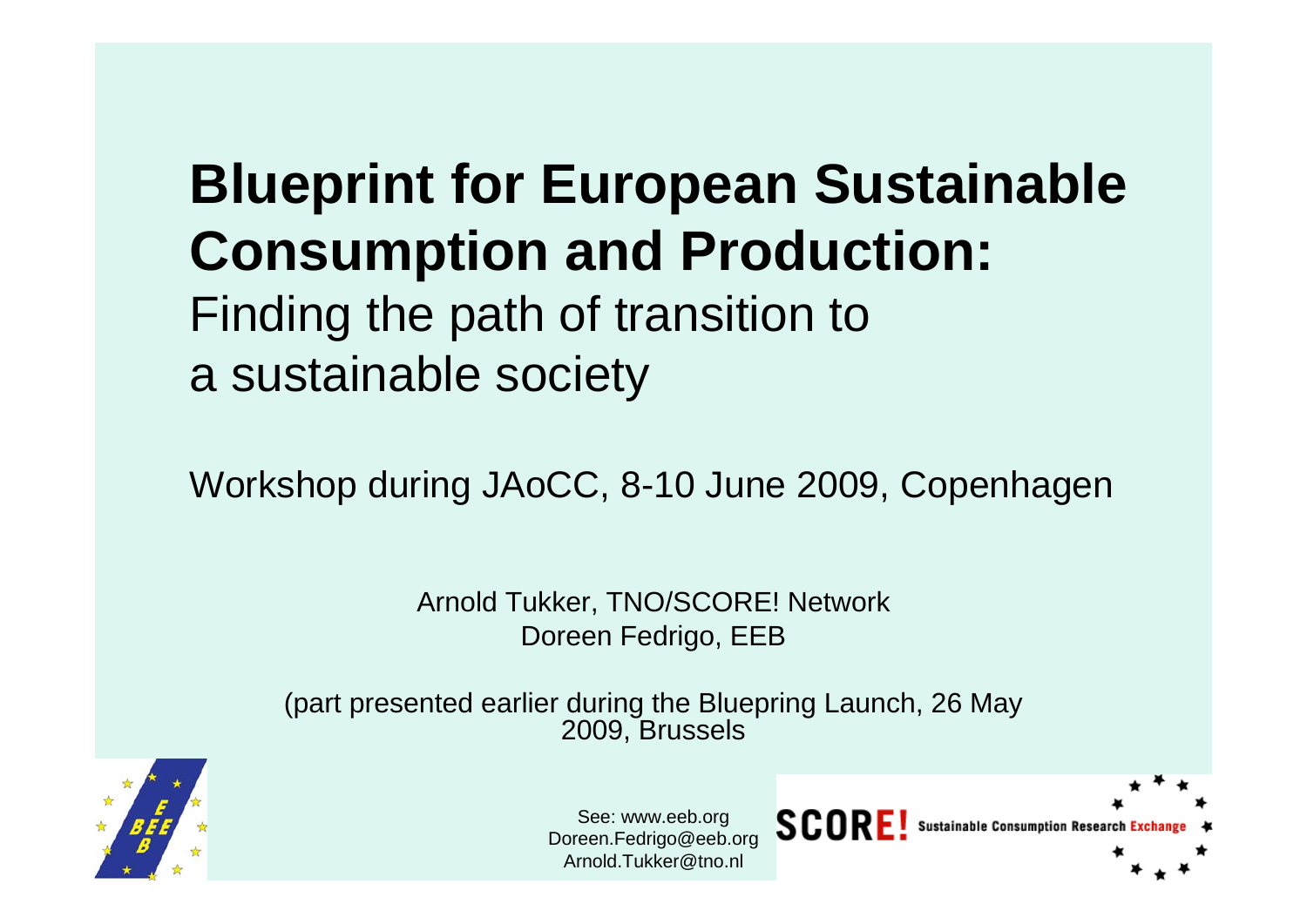# Workshop program

- Presentation of the Blueprint on SCP, dr. Arnold Tukker, TNO (20 minutes)
- Reaction of a panel on the 3 key questions (15 minutes)
	- Dr. Theo de Bruijn, TU Twente/co-ordinator GIN network, Netherlands
	- Philip Vergragt, initiator SCP America network, US (invited)
	- Eivind Sto, SIFO, Norway (SCORE co-ordination team member)
	- Irmgard Schultz, ISOE, Germany (reviewer, Blueprint)
- Discussion with the audience. Note: in case of a high number of attendees discussion will be held in break-out groups with plenary feedback (50 minutes).



See: www.eeb.org Doreen.Fedrigo@eeb.org Arnold.Tukker@tno.nl

SCORE!

**Sustainable Consumption Researd**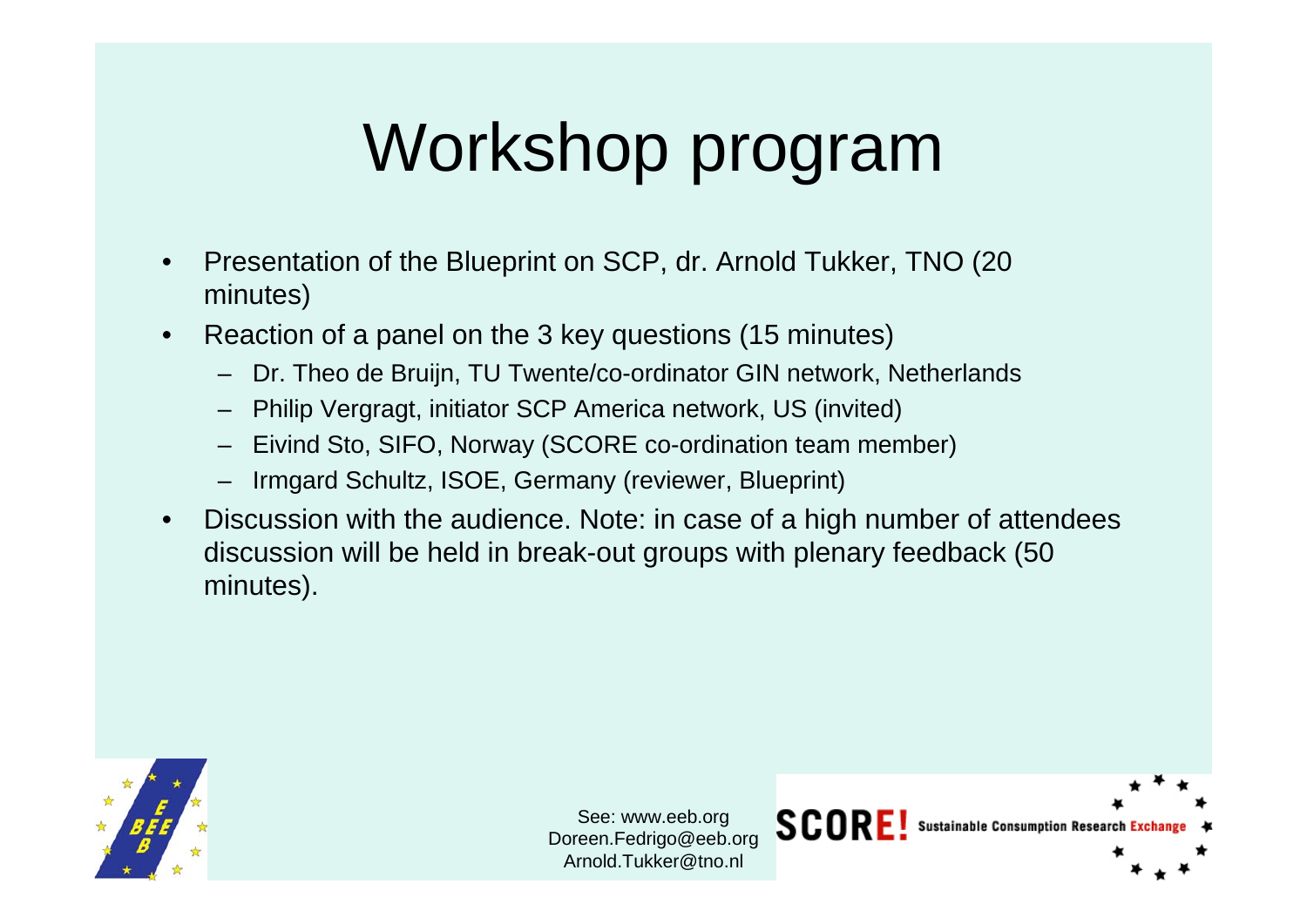# **Outline**

- Why the Blueprint?
- Goals of change
- A vision on change
- Types of change
- Actions by level of change





SCORE! Sustainable Consumption Research Exchange

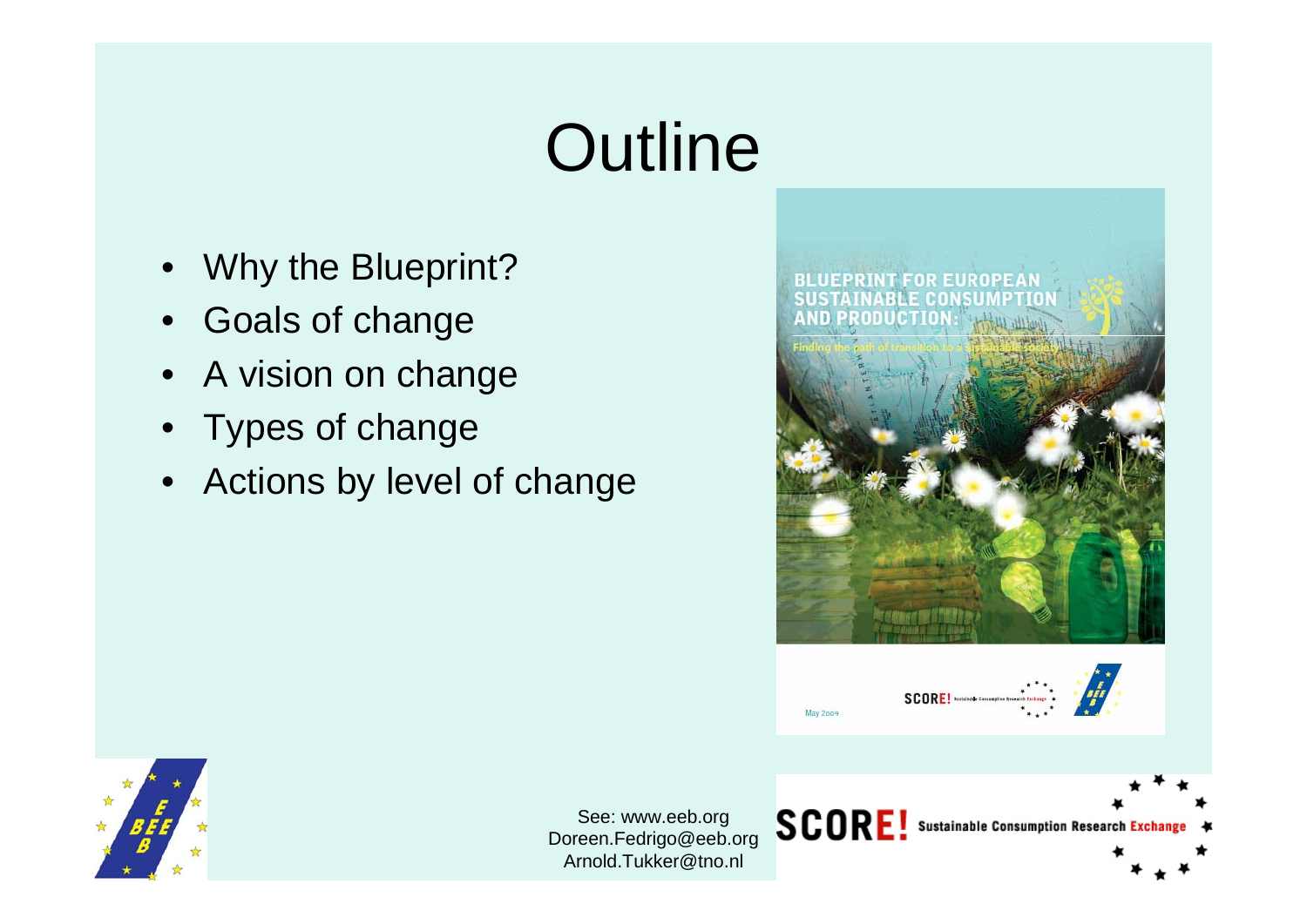# Why the Blueprint?

- SCP mentioned in the political agenda since Rio (1992) and Johannesburg (2002) summits, but with little political attention
- The formal SCP agendas developed in EU countries so far often suggest "convenient truths"
- Focus on marginal changes and/or technical progress



SCORE! Sustainable Consumption Research Exchange

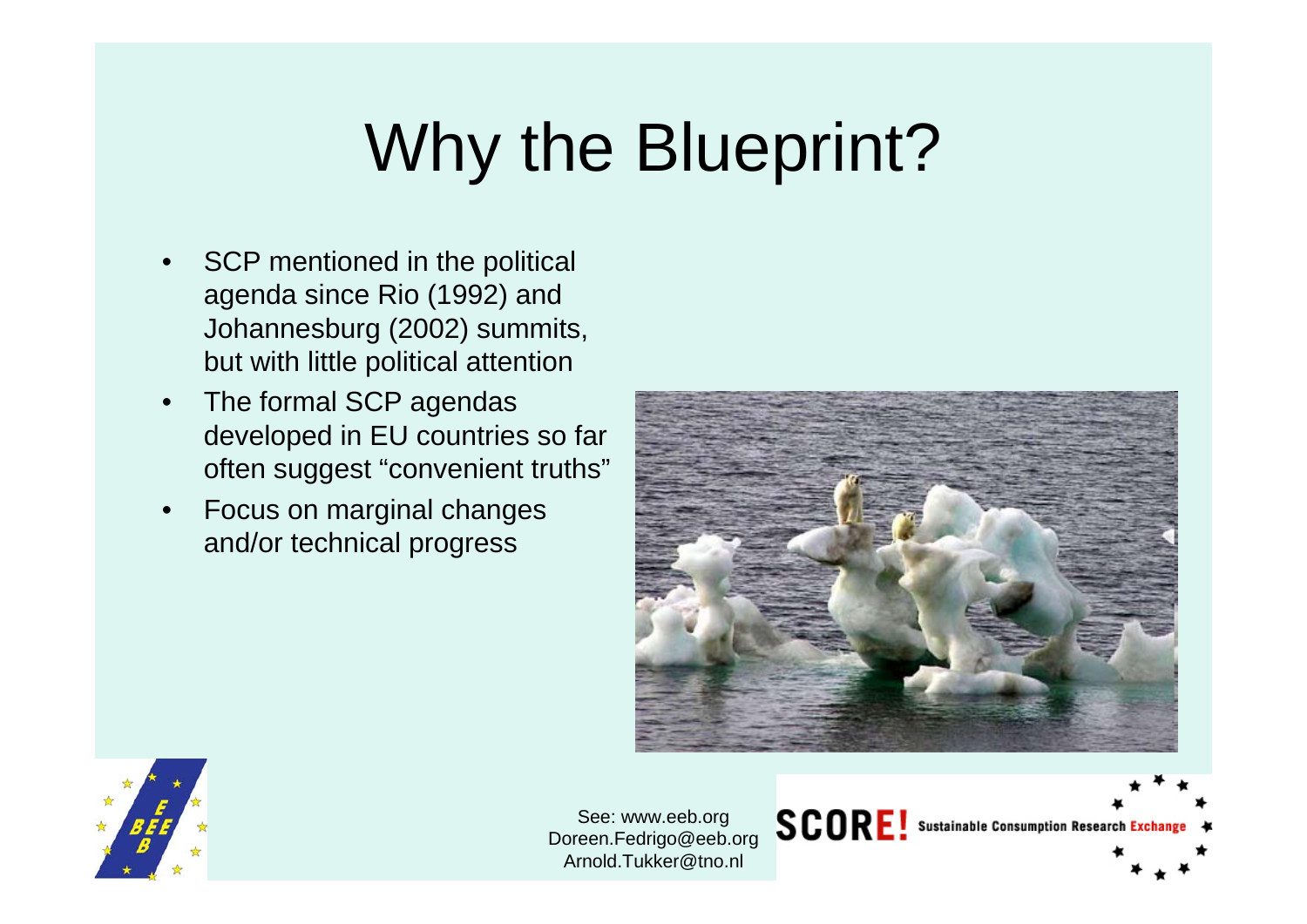# Goals for change – something is going wrong

- The starting point: the sense that something is going wrong
- Since Industrial Revolution, economic growth unprecedented in human history
- Growth made possible by technical progress, rise in the use of finite, non-renewable resources, transformation of ecosystems into cultivated land, the use of nature as a sink for residuals of production and consumption









See: www.eeb.org Doreen.Fedrigo@eeb.org Arnold.Tukker@tno.nl

**SCORE** 

**Sustainable Consumption Research Exchange**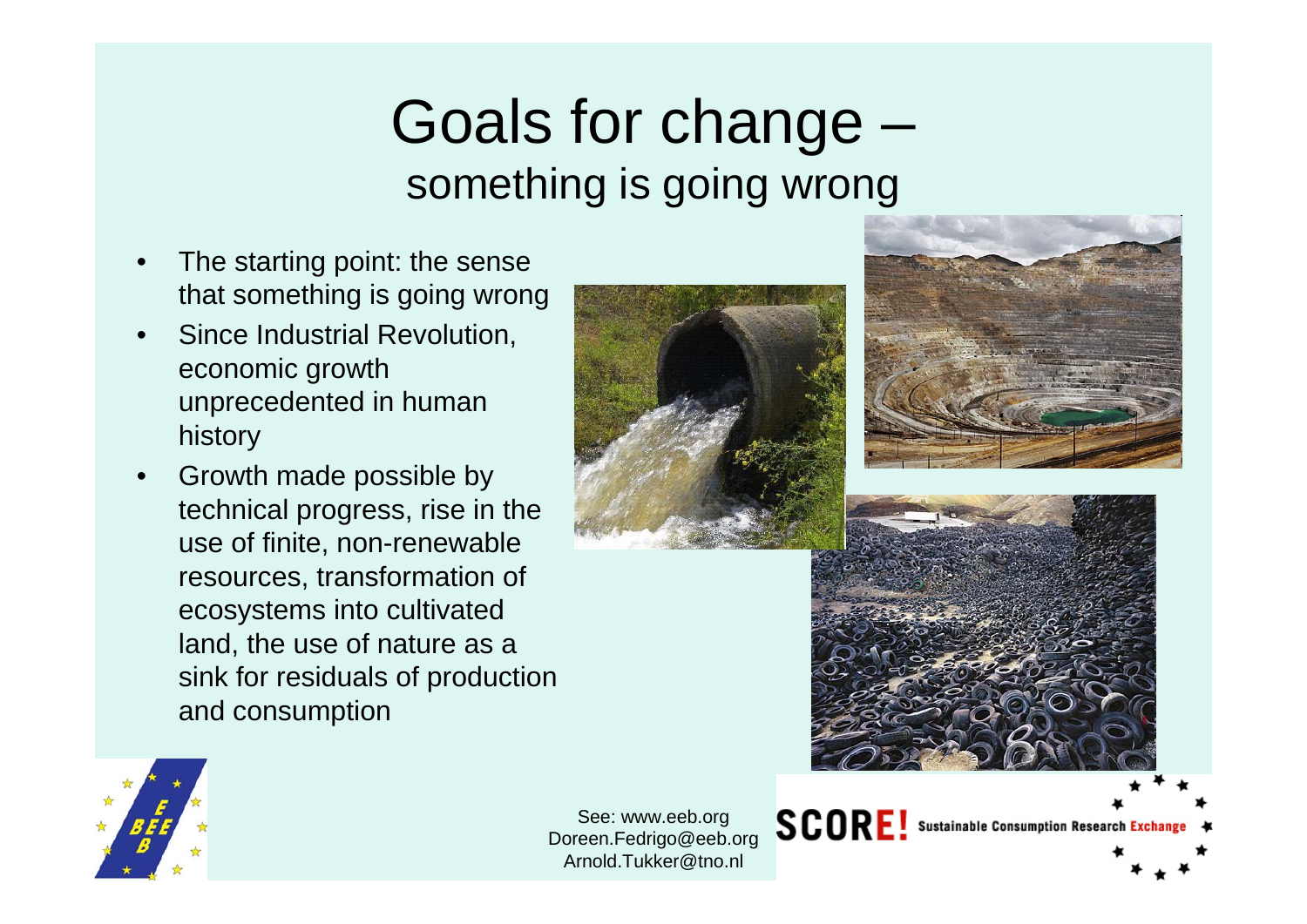# Goals for change – no more room for expansion

- Despite talking about sustainable development since 1987, the indicators show overall we're heading in the wrong direction
- Social, environmental and economic crises illustrate problems of the concept of limitless growth on a finite planet
- 20th century "expansion" approach is no longer acceptable or possible
- SCP policies have not yet addressed this reality





**Sustainable Consumption Research Exchange** 





See: www.eeb.org Doreen.Fedrigo@eeb.org Arnold.Tukker@tno.nl

SCOR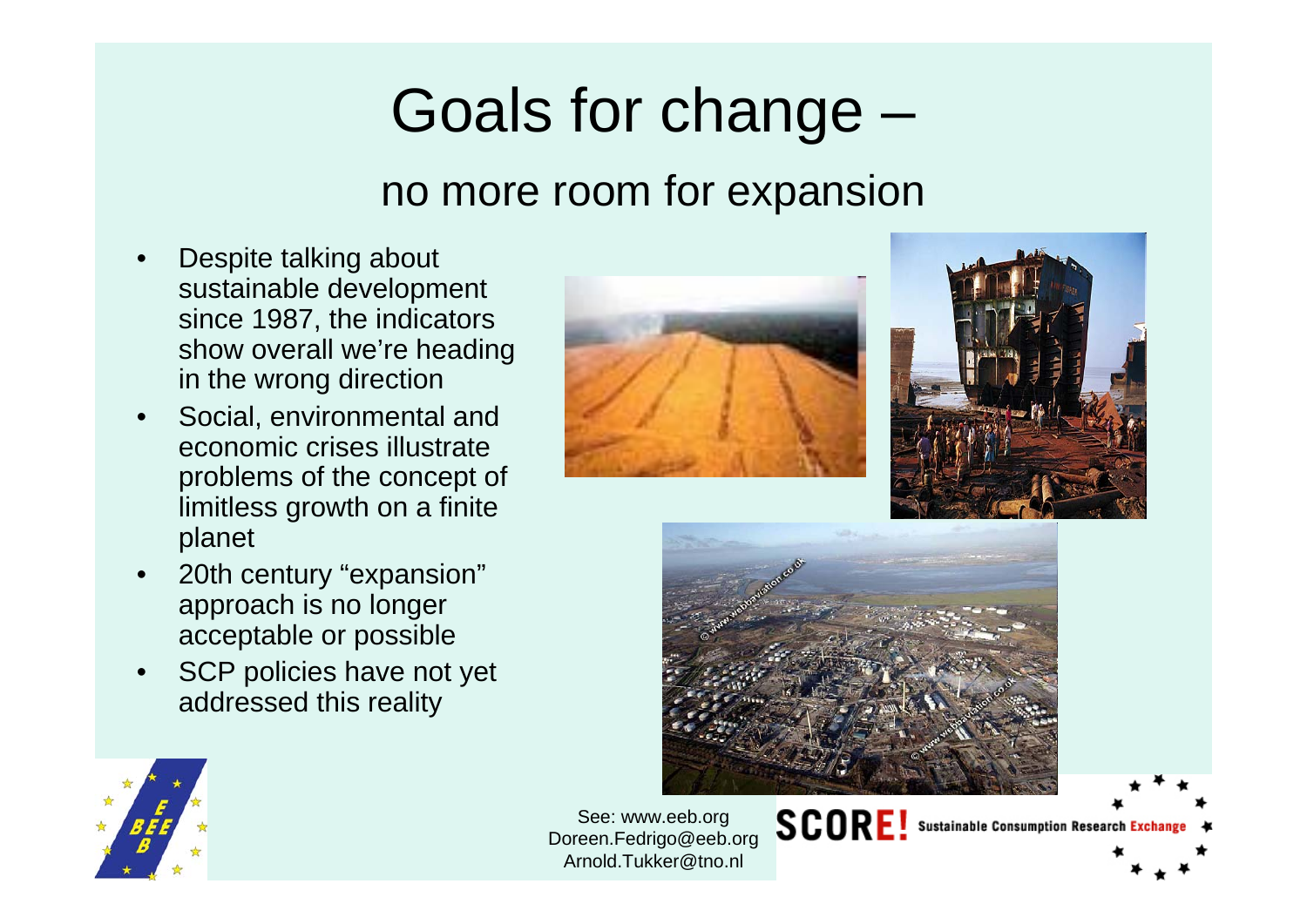## Goals for change – the simple maths

- The simple maths: Western lifestyles are negotiable, and need questioning
- 6,7bn people on the planet, 1bn wealthy, 1-2bn in fast developing economies, 3-4bn living in poverty
- We are already "colliding" with Earth
- Wealth does not equal well-being: a sense of place in the society you help to construct, control over life, sense of belonging, absence of fear
- Reaching limits to finite resources or planet's ability to absorb emissions

"Bridge at the End of the World" :

- *Half the world's tropical and temperate forests are gone…*
- *About half the wetlands and a third of the mangroves are gone…*
- *90% of the larger predator fish are gone, and 75% of marine fisheries are now overfished or fished to capacity…*
- *Species are disappearing at rates about a thousand times faster than normal…*
- *Over half the agricultural land in drier regions suffers from deterioration and desertification…*
- *Persistent toxic chemicals can be found by the dozens in each and every one of us…*

SCORE



See: www.eeb.org Doreen.Fedrigo@eeb.org Arnold.Tukker@tno.nl

**Sustainable Consumption Research**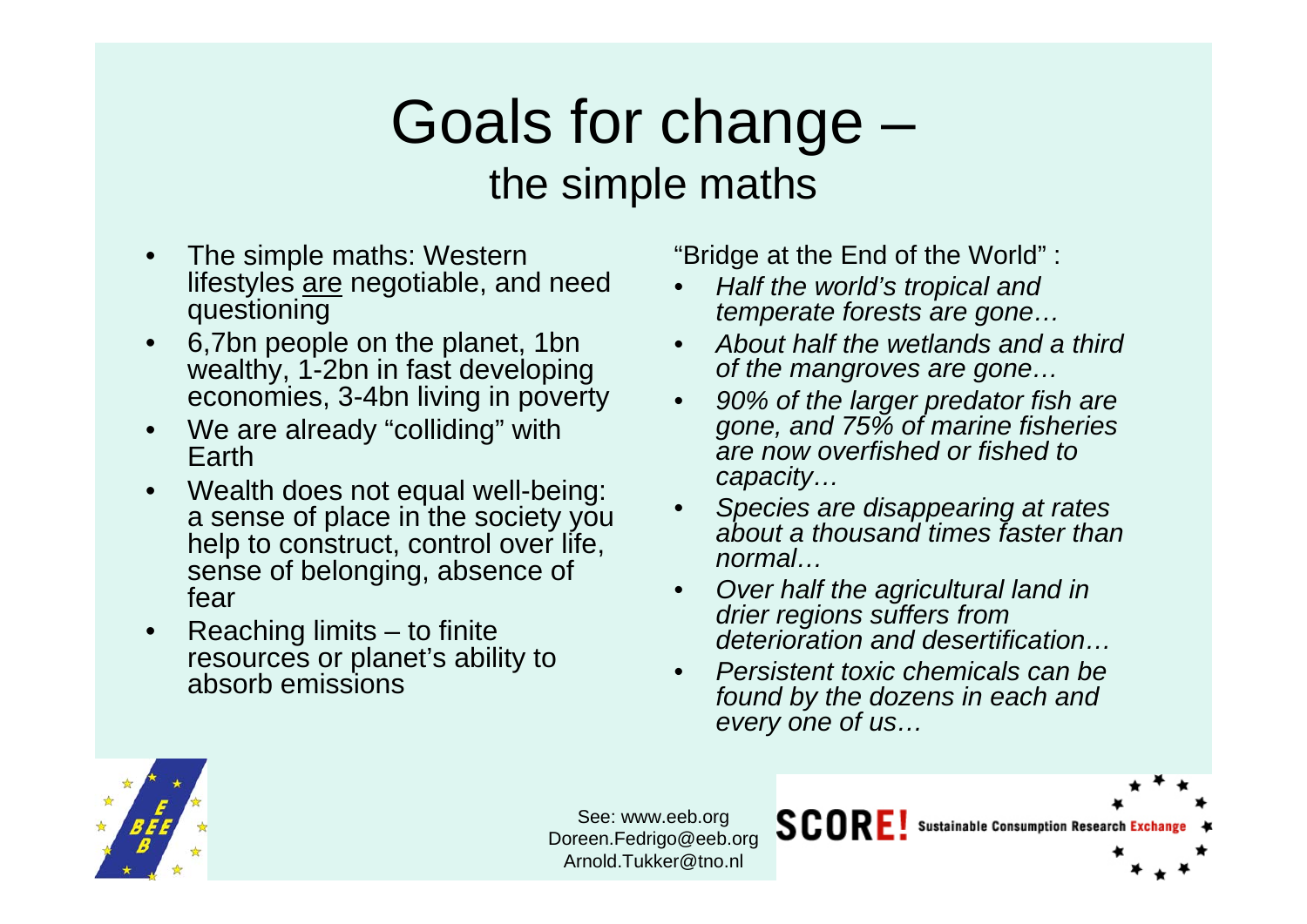# Goals for change – transition to living better, equally, within limits

- From "expansion" to "contraction and simplification"
- Peak Oil, climate change, finite resources … "Peak Everything"
- Will societies contract and simplify intelligently or in an uncontrolled, chaotic fashion ?
- Planned, intelligent change requires a <u>sustainability</u> transition approach









**SCORE! Sustainable Consumption Research Exchange** 

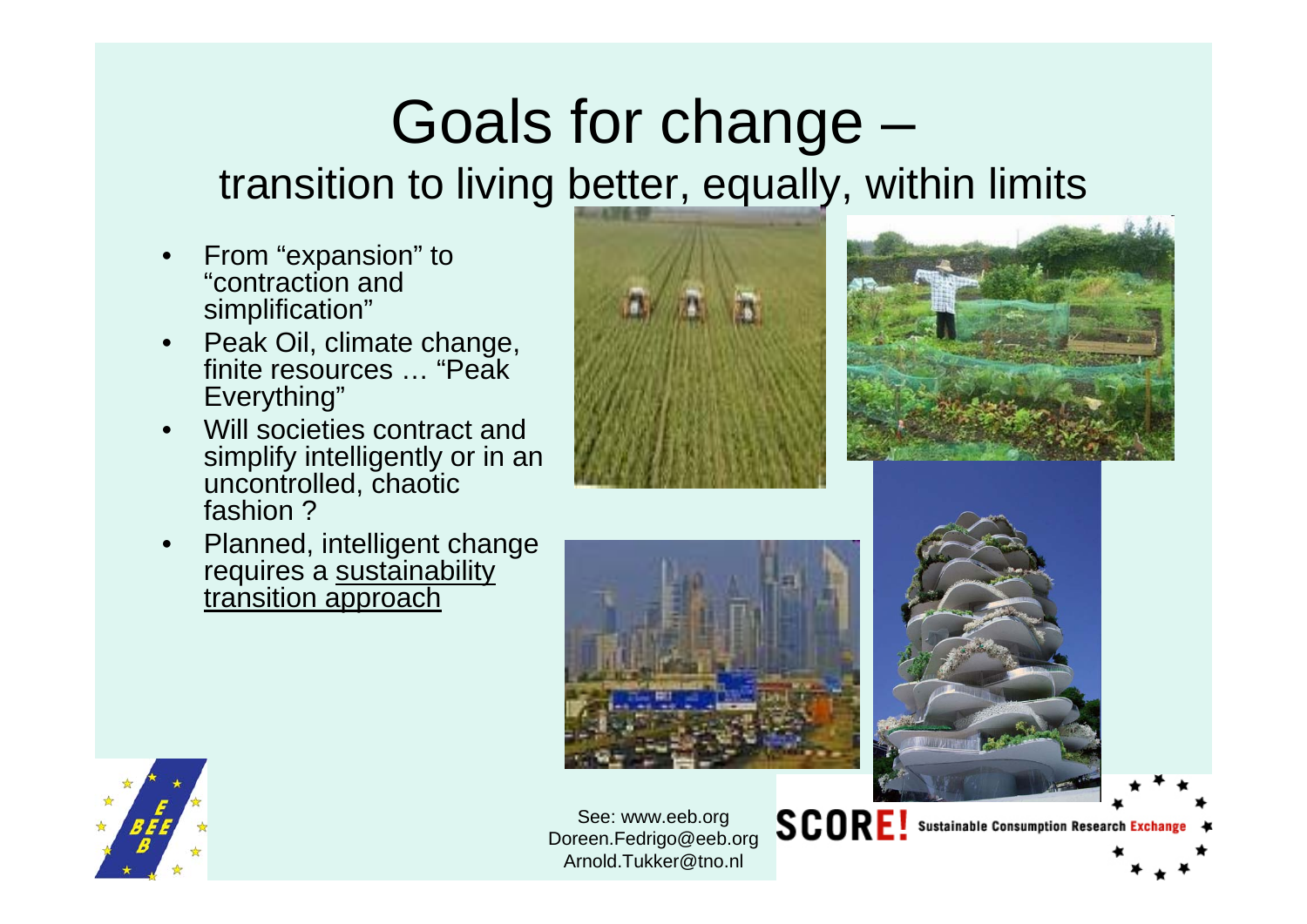# Goals for change – A sustainability transition approach

- **One Planet Living**
- From "lower" to "low" or "no" environmental impact
- Focus on well-being, dignity and equality, enabling engagement in shaping society
- Quality not quantity, especially in economics
- Serious need for political leadership
- Societal, collective action
- Development of a sustainable consumption agenda
- Innovation is social too, not just technological







**SCORE!** 





See: www.eeb.org Doreen.Fedrigo@eeb.org Arnold.Tukker@tno.nl

**Sustainable Consumption Research Exchange**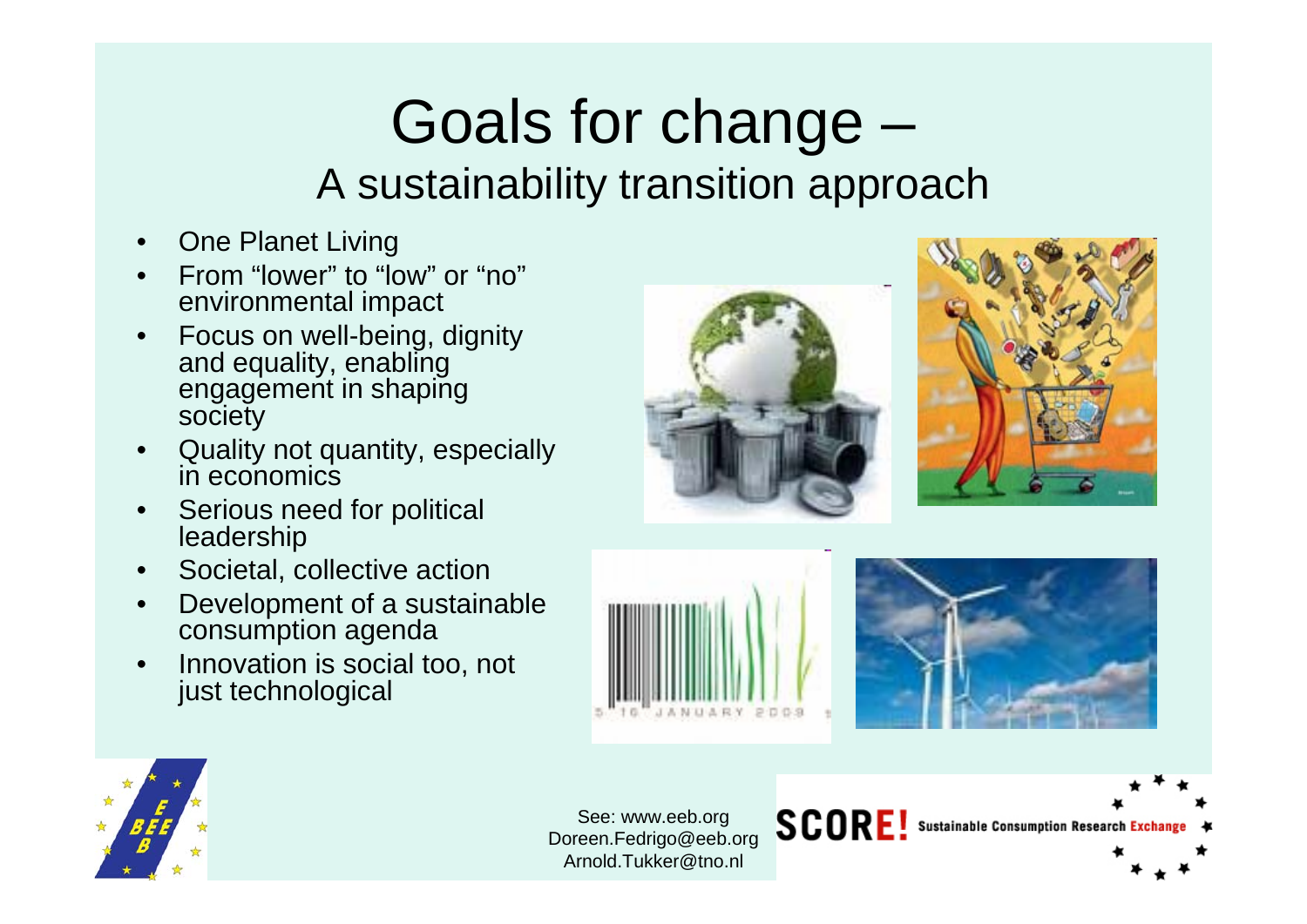# A vision on change – Type of change

- Living within limits
	- Food & drink/agriculture
	- Transportation and tourism
	- Housing (including energyusing products)
- Shaping a sustainable society, not a sustainable consumer
- Addressing the public as citizens in society, not simply as consumers
- Addressing production *and*  consumption
- Creating the systems that lead to sustainable behaviour



**SCORE!** 

**Sustainable Consumption Research Exchang** 

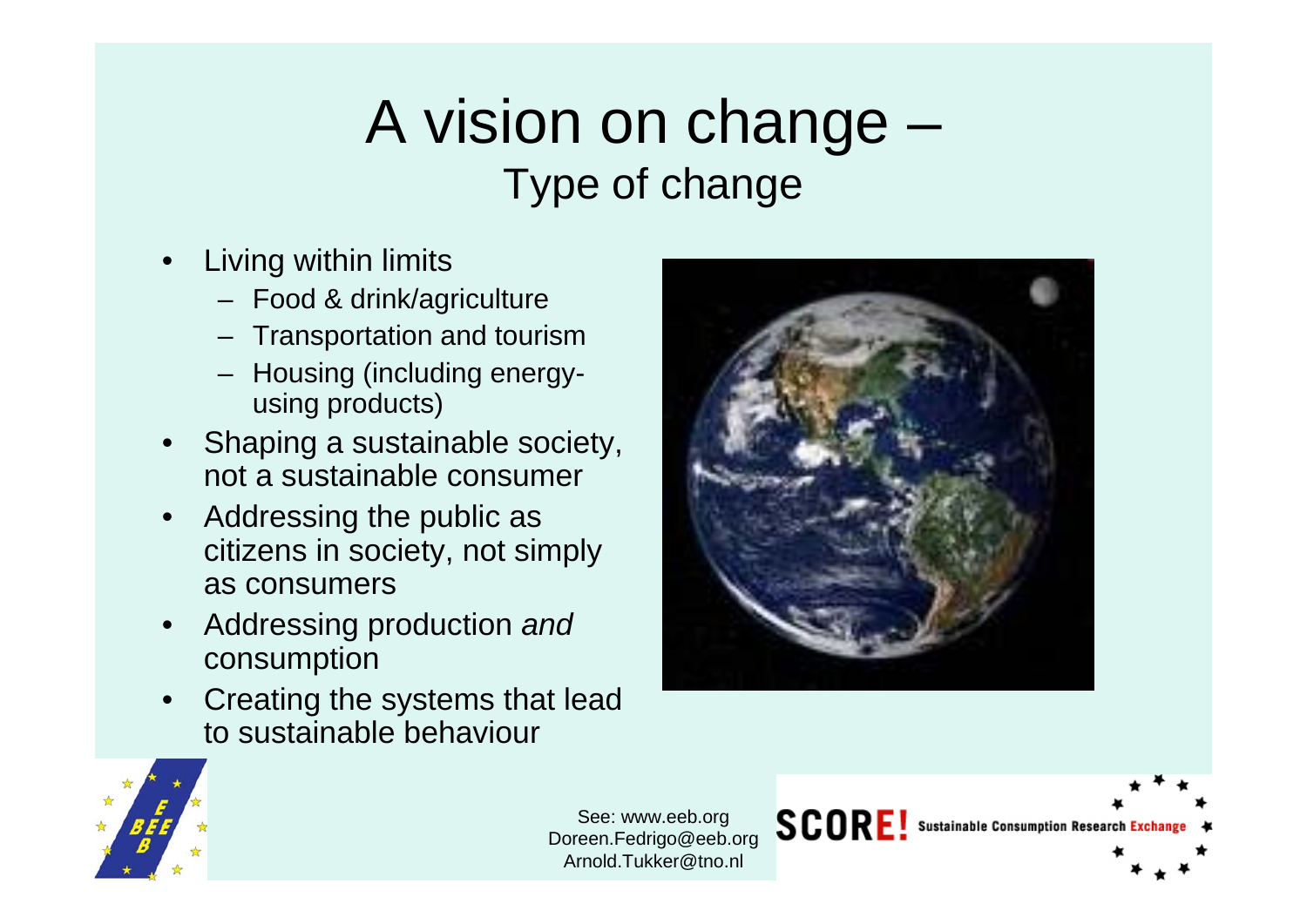#### A vision on change – Finding the path forward

- Characteristics of change to SCP
	- Beyond marginal adaptations and technical fixes
	- In part fundamental adaptation of structures and paradigms….
	- ... and high complexity and uncertainty due to long time frames
- Hence a program of 3 blocks:
	- A. Establish a basic institutional framework
	- B. Lead change that can be realised within existing structures
	- C. Develop inspiring approaches towards change still resisted now





SCORE! Sustainable Consumption Research Exchange

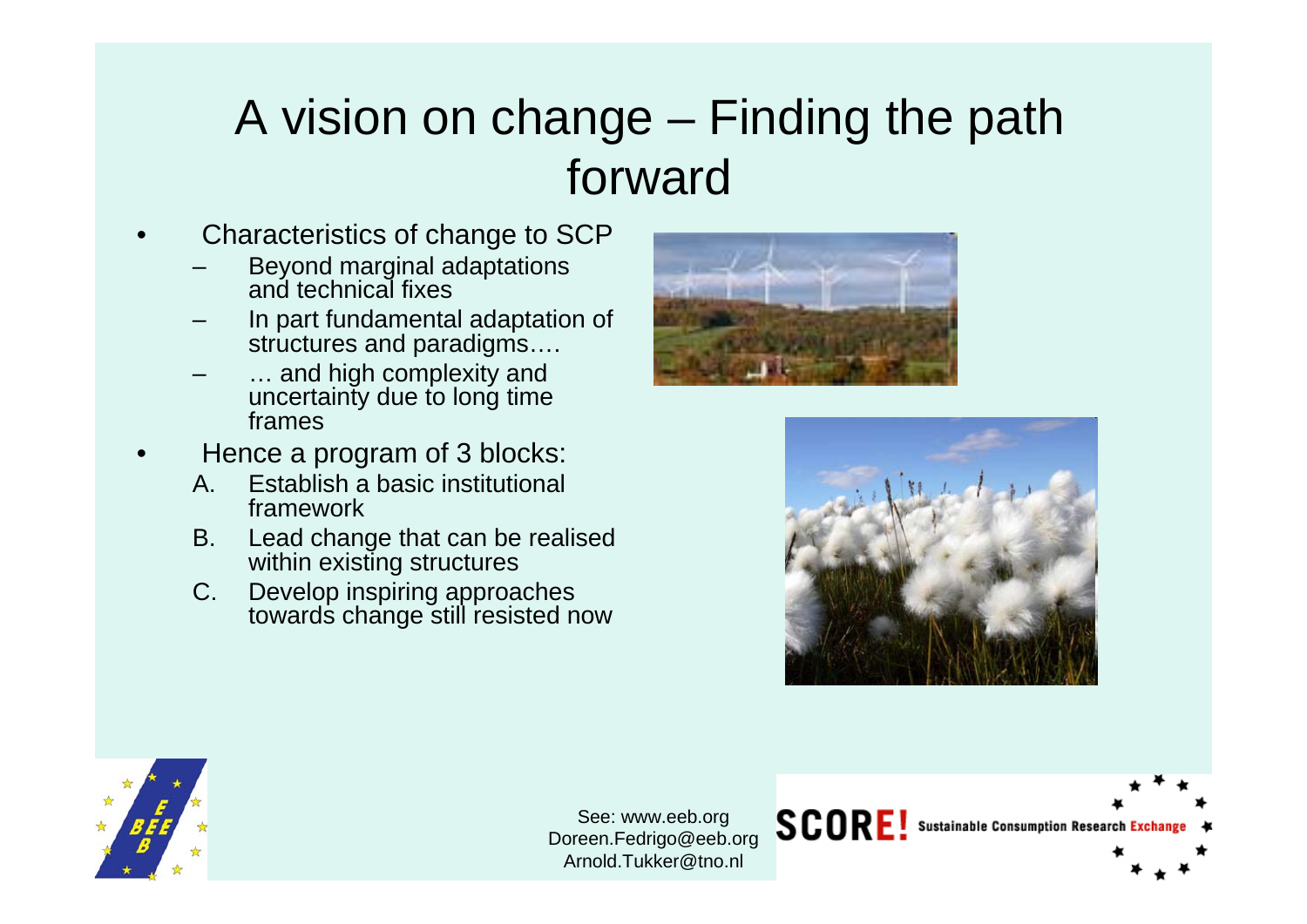#### Block A: Establish a basic institutional framework

| Develop policy frameworks covering                           | EU, Member |
|--------------------------------------------------------------|------------|
| all the below                                                | states     |
| Handle SCP at strategic levels in                            | EU, Member |
| government                                                   | states     |
| Develop monitoring systems for                               | EEA,       |
| <b>SCP</b>                                                   | Eurostat   |
| <b>Transform UN Resource Panel into</b><br>an 'IPPC for SCP' | EU, UN     |
| Facilitate networking and access to                          | EU, Member |
| resources and knowledge                                      | states     |



SCORE! Sustainable Consumption Research Exchang

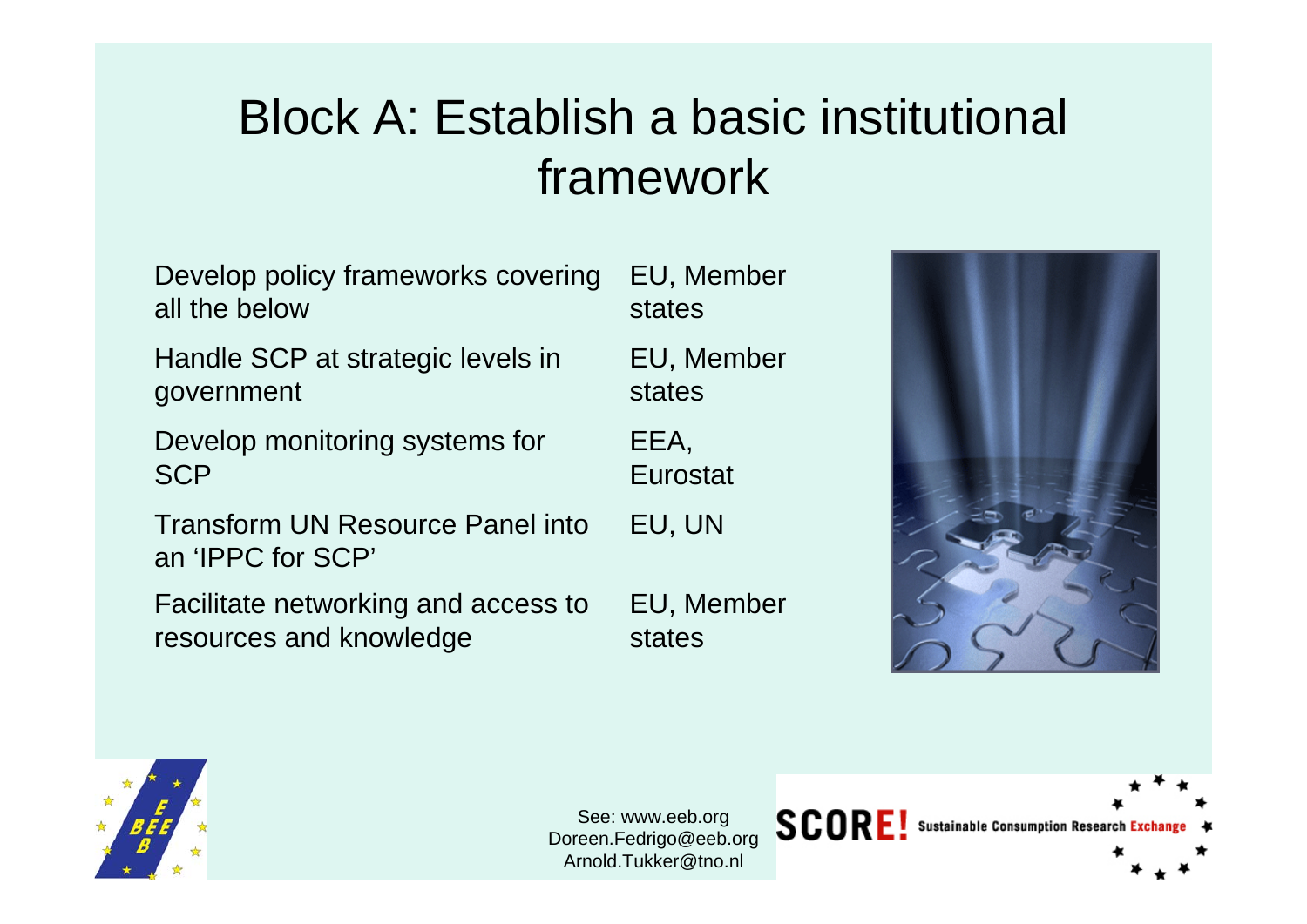#### Block B: Lead change that can be realised now

- **Characteristics** 
	- (Political/scientific) consensus on problems and solutions
	- Measures legitimised by prevailing paradigms, public expectations, or (multiple) crises
	- Examples include goals reflected by the UN Global Compact and Millennium Development Goals
- Courageous, inspiring political and business leadership still required
	- Always some resistance
	- Usually due to affected interests
- Subdivided into
	- 'Driver' oriented
		- **Policy**
		- **Business**
		- **Consumers**
		- Society in general
	- Consumption area oriented



SCORE! Sustainable Consumption Research Exchange

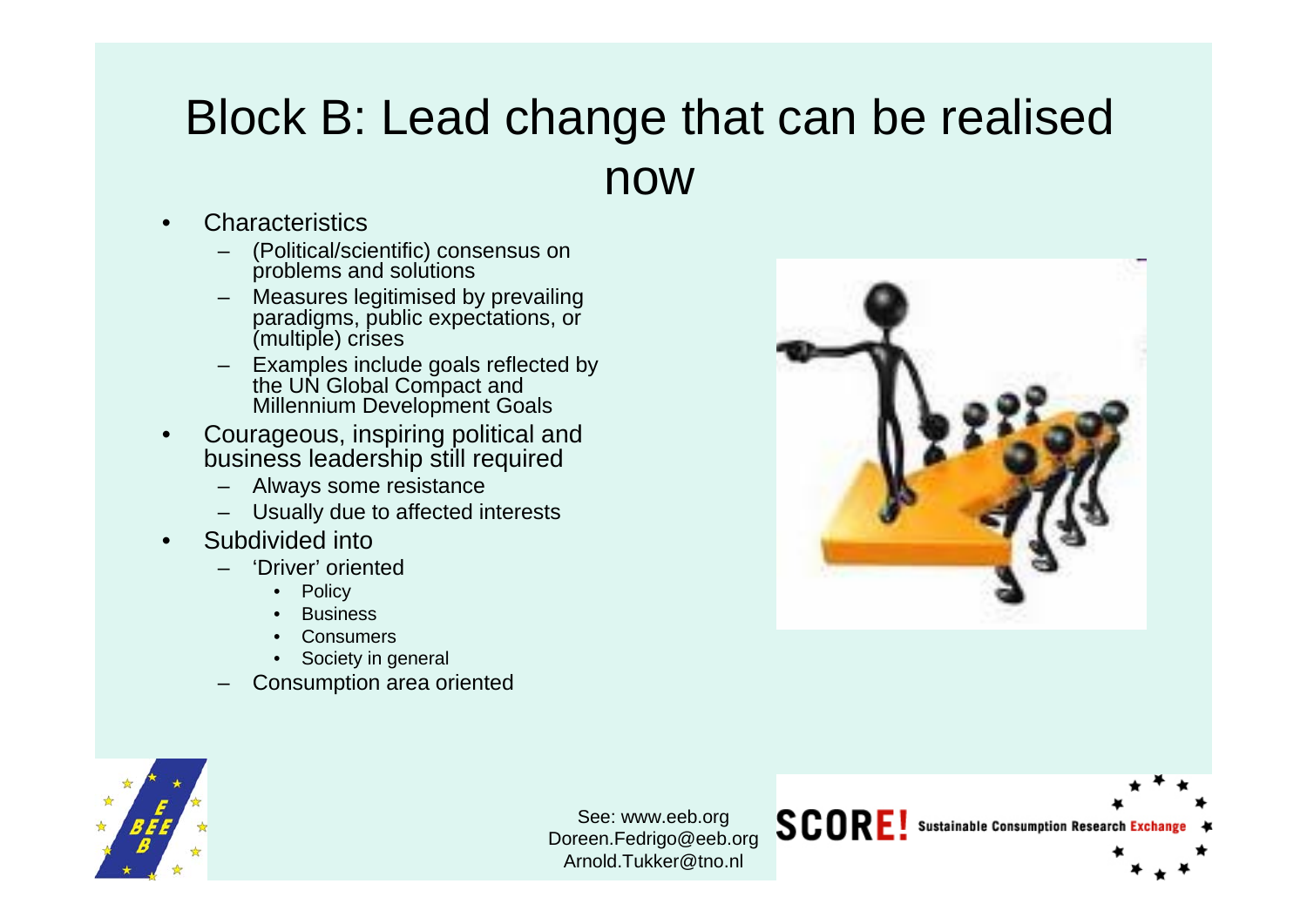### Block B: Lead change that can be realised now – driver oriented (1)

- Policy-driven: maximise use of instruments along the production-consumption chain
	- Setting emission and resource use caps, standards and charges, energy performance targets
	- Shifting taxes from labour to resources
	- Limiting advertising
	- Scaling up sustainable procurement
	- Abolishing perverse subsidies and fair taxation
	- Enforcement of UN agreements on Human Rights and ILO standards
	- Articulating "sustainable industrial policy"
	- Articulating "sustainable innovation" beyond "lower environmental impact"



**Sustainable Consumption Research Exchang** 



See: www.eeb.org Doreen.Fedrigo@eeb.org Arnold.Tukker@tno.nl

**SCORE!**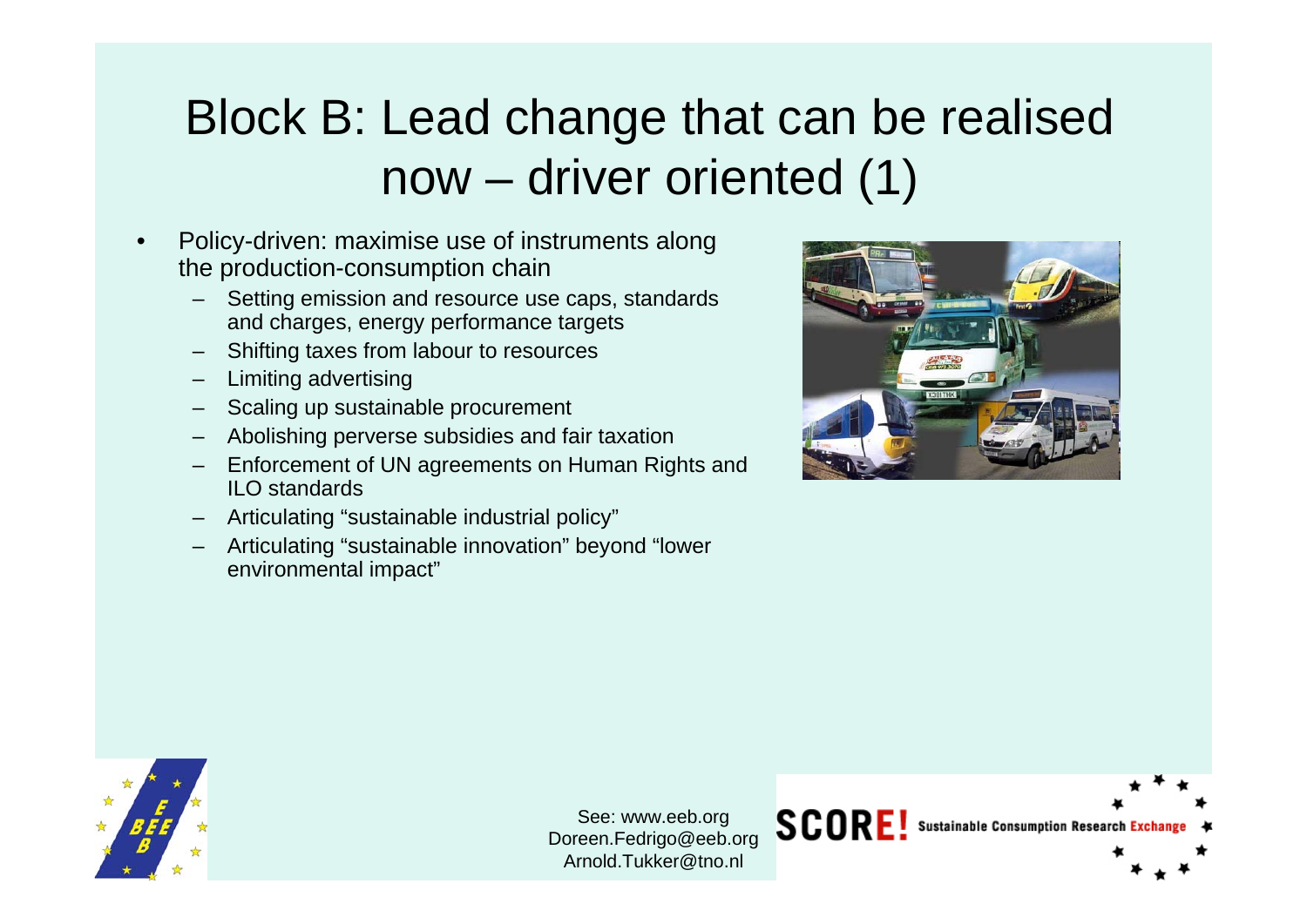### Block B: Lead change that can be realised now – driver oriented (2)

- Business-driven: maximise implementation of voluntary initiatives
	- upstream CSR, sustainable private procurement
	- Company level integration of sustainability (social too) into decision-making, ecodesign and innovation, investing in more radical sustainable innovation, information provision on products/services' impacts
	- Downstream information provision, choice editing, coherence between product performance and marketing/comms, business models
- Consumer-oriented: maximise (opportunities for) sustainable consumption
	- "political consumerism" pressure on companies and governments
	- Awareness-raising campaigns for consumer-citizens
	- Educational programmes for consumer-citizens
	- Infrastructure supportive to sustainable consumption
- Society-oriented:
	- Develop more equal societies (re)distribution systems, structures for societal engagement, ensuring basic needs can be met while respecting diversity
	- Economic *recovery* or *stimulus* packages to become economic *transition* packages





SCORE! Sustainable Consumption Research Exchange

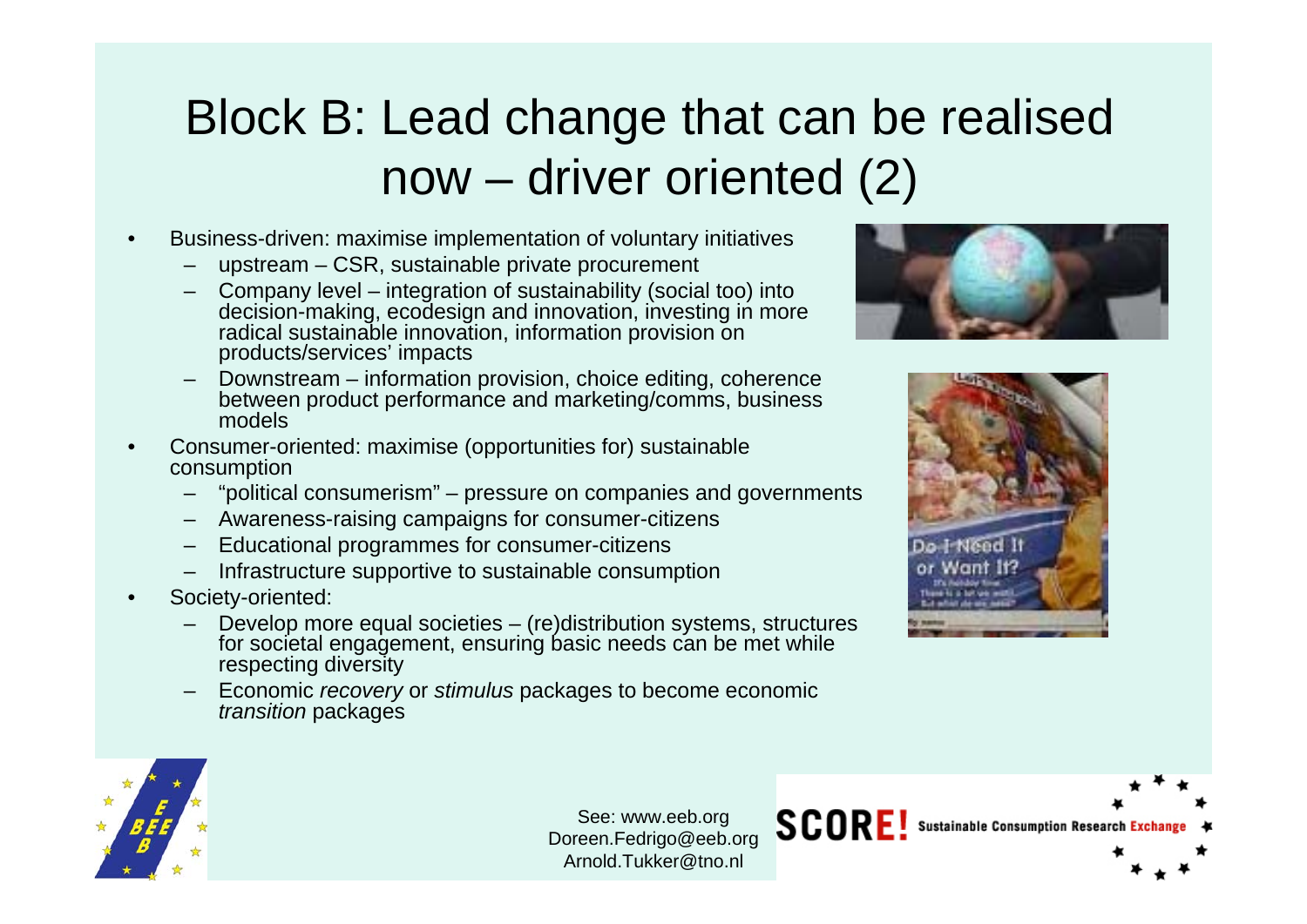#### Block B: Lead change that can be realised now – consumption area oriented

- Built environment and housing:
	- performance standards,
	- retrofitting for sustainability,
	- zero-energy housing, resource use implications via sustainable land-use / planning, sustainable building objectives
- Electronic products
	- progressive energy performance targets and benchmarks
- Mobility / tourism  $-$ 
	- emissions and energy performance targets,
	- fuel taxes,
	- road pricing,
	- $-$  Etc.
- Food & drink/agriculture:
	- sustainable farming with organic as starting point,
	- low environmental impact diets

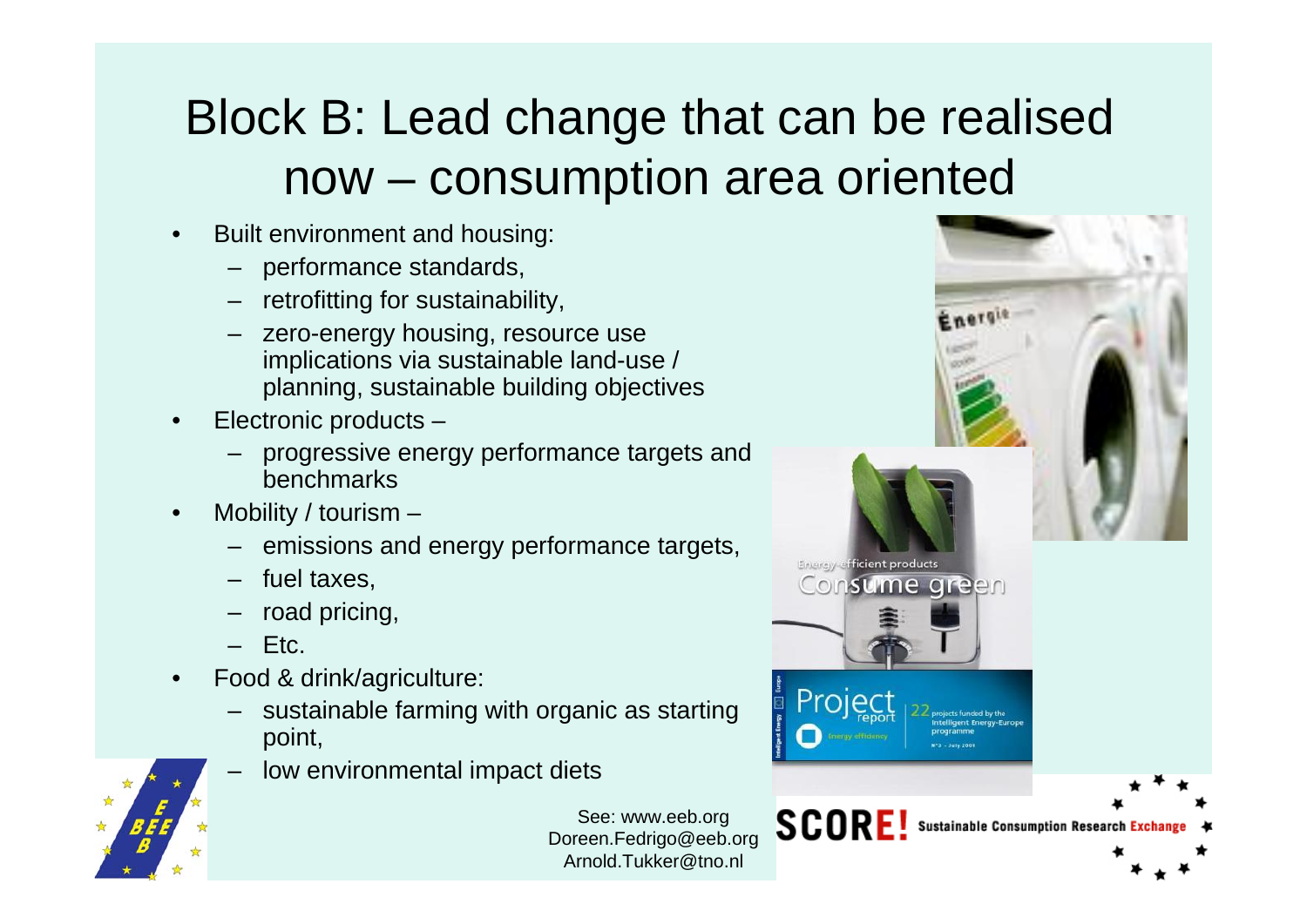### Block C: Develop inspiring approaches towards change still resisted now (1)

- What is the problem?
	- Fundamental, paradigmatic controversies about the way forward
	- Lack of knowledge about the way forward
	- We need hence process-oriented approaches enhancing legitimacy and reducing uncertainty on longterm change
- What strategies can be effective?
	- 1. Provide inspiring, practical examples of radical change
	- 2. Provide convincing evidence where change is most needed, and how it can be organised
	- 3. Organise a process of deliberation, learning and analysis on 'pieces de resistance'



SCORE! Sustainable Consumption Research Exchange

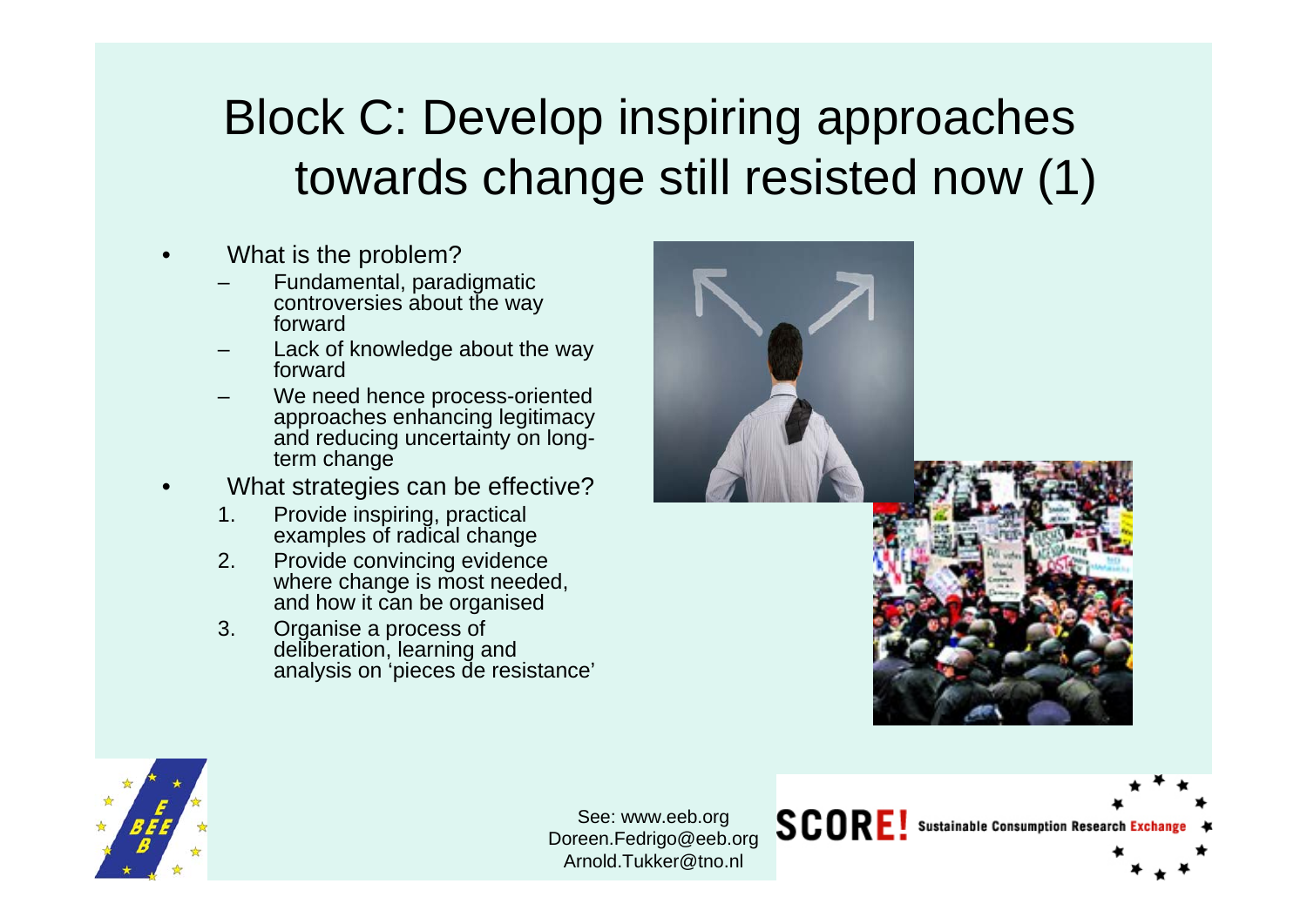### Block C: Develop inspiring approaches towards change still resisted now (2)

- Provide practical, inspiring examples
	- Powerful way to break deadlocks due to opposing views and uncertainty about how to realise change
	- Show what is possible, create legitimacy for institutionalisation of measures that mainstream
	- Usually bottom-up
- Lead role for CSOs, front runner businesses, and government
	- WWF's "One Planet Futures" programme
	- Movements such as Transition Towns, Slow (Food, Cities, etc)
	- Covenant of Mayors
	- Individuals "walking the talk", e.g. the 'low impact man'



**Sustainable Consumption Research Exchang** 



See: www.eeb.org Doreen.Fedrigo@eeb.org Arnold.Tukker@tno.nl

SCORE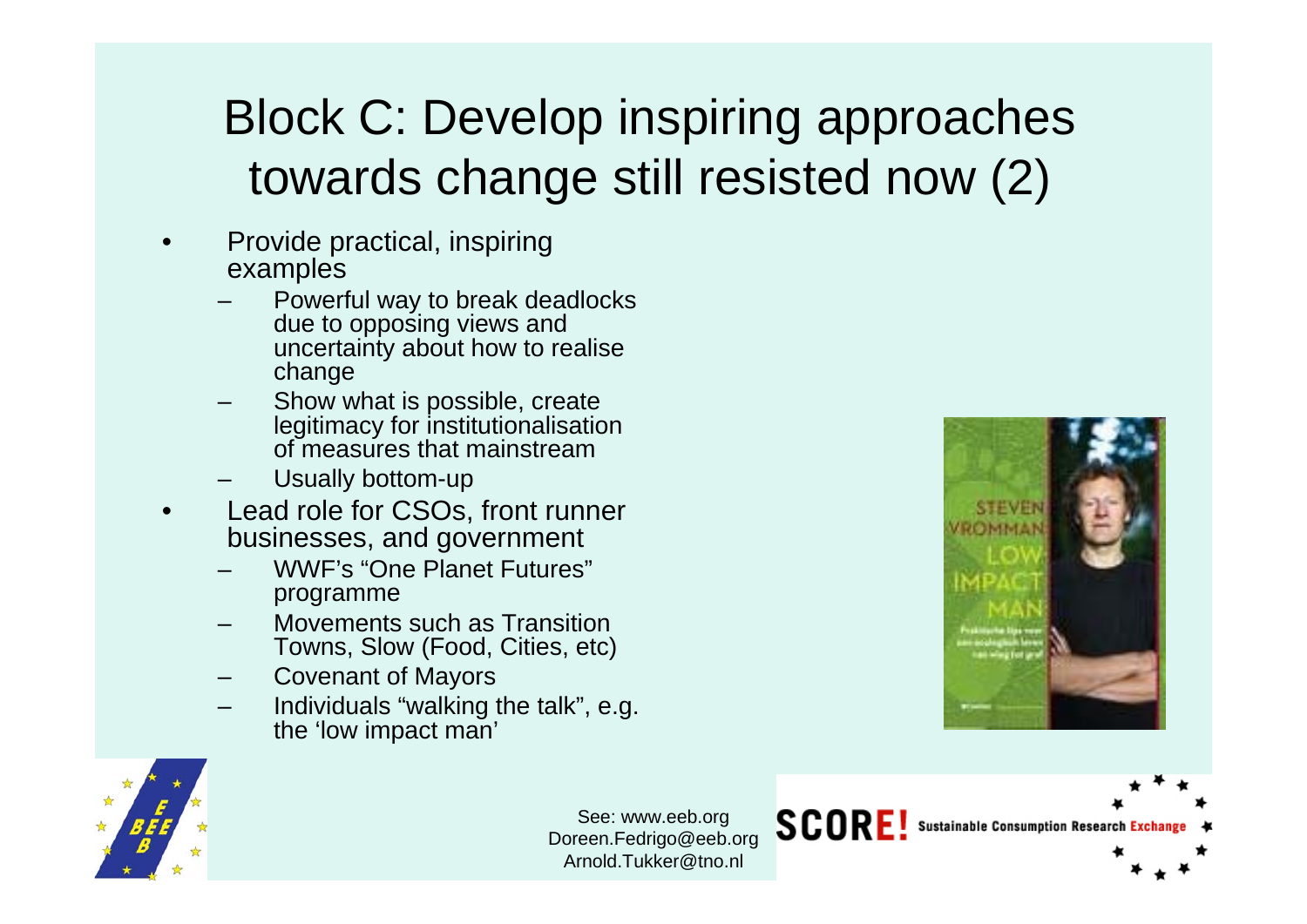#### Block C: Develop inspiring approaches towards change still resisted now (2)

- Provide convincing evidence
	- Reduces uncertainty
	- Provides legitimizatoin
- Lead role for EU/UN, CSOs and think tanks
	- Assessing environmental and resource limits ('IPCC for SCP')
	- Develop indicative roadmaps on chance in key consumption domains
	- Perform 'paradigm challenging research'
		- new economic foundation's Happy Planet Index,
		- National Accounts of Wellbeing;
		- UK SDC's Prosperity Without Growth, Redefining Prosperity



**Sustainable Consumption Research Exchange** 

**SCORE!** 

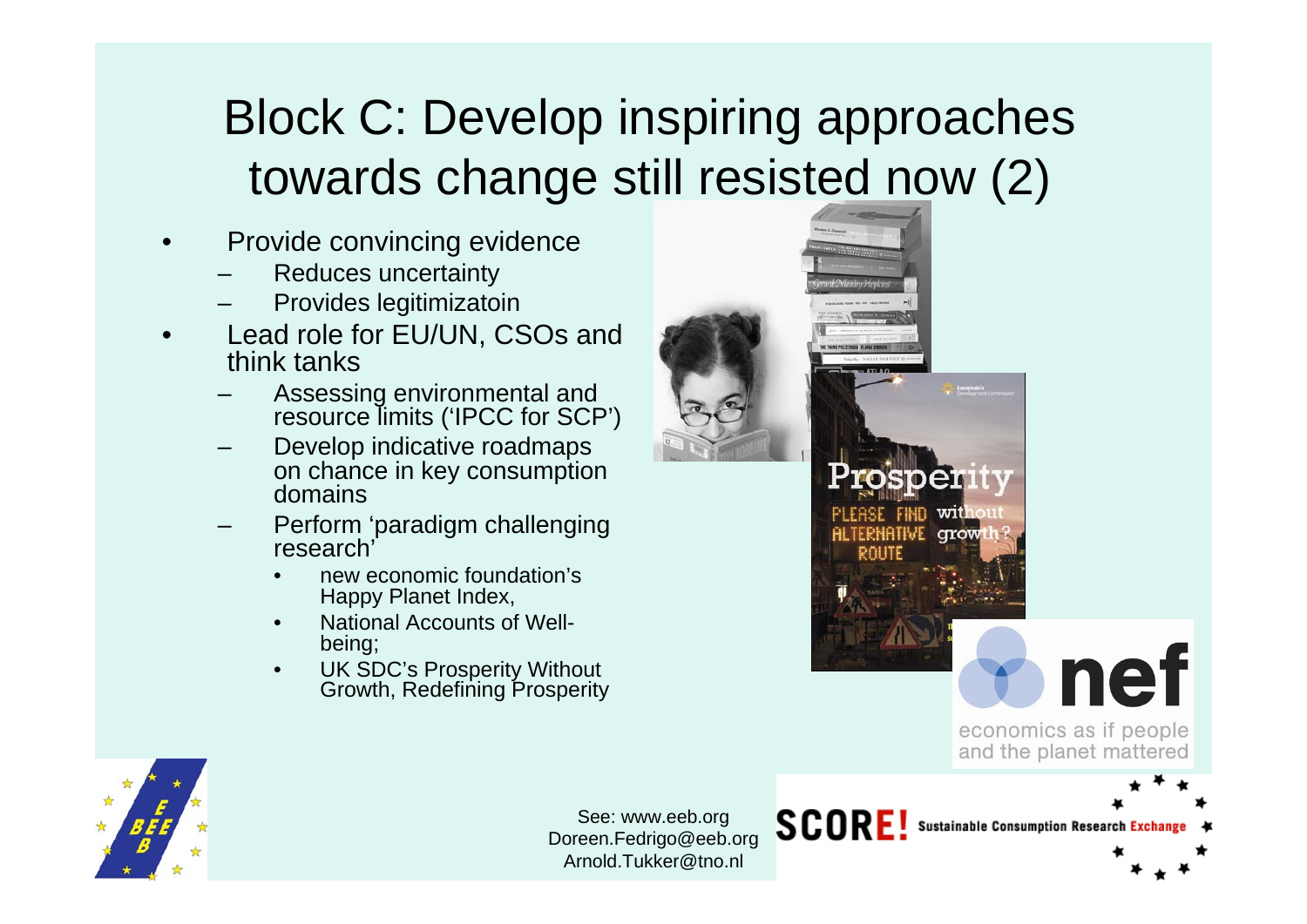#### Block C: Develop inspiring approaches towards change still resisted now (3)

- Informed deliberation on 'pieces de resistance'
	- Complement of former point
	- Creates a joint 'search process' reducing uncertainty and creating legitimacy for change
	- Bring insight into how change can be organised in a credible way
	- Thinking "outside the box"
- Lead role for CSOs, EU, Member states and front runner businesses
	- EU "Beyond GDP" conference
	- Science/CSO lead "Degrowth" conference
	- Sarkozy's "Stiglitz Commission" on new metrics for prosperity



**SCORE!** 

**Sustainable Consumption Research Exchang** 

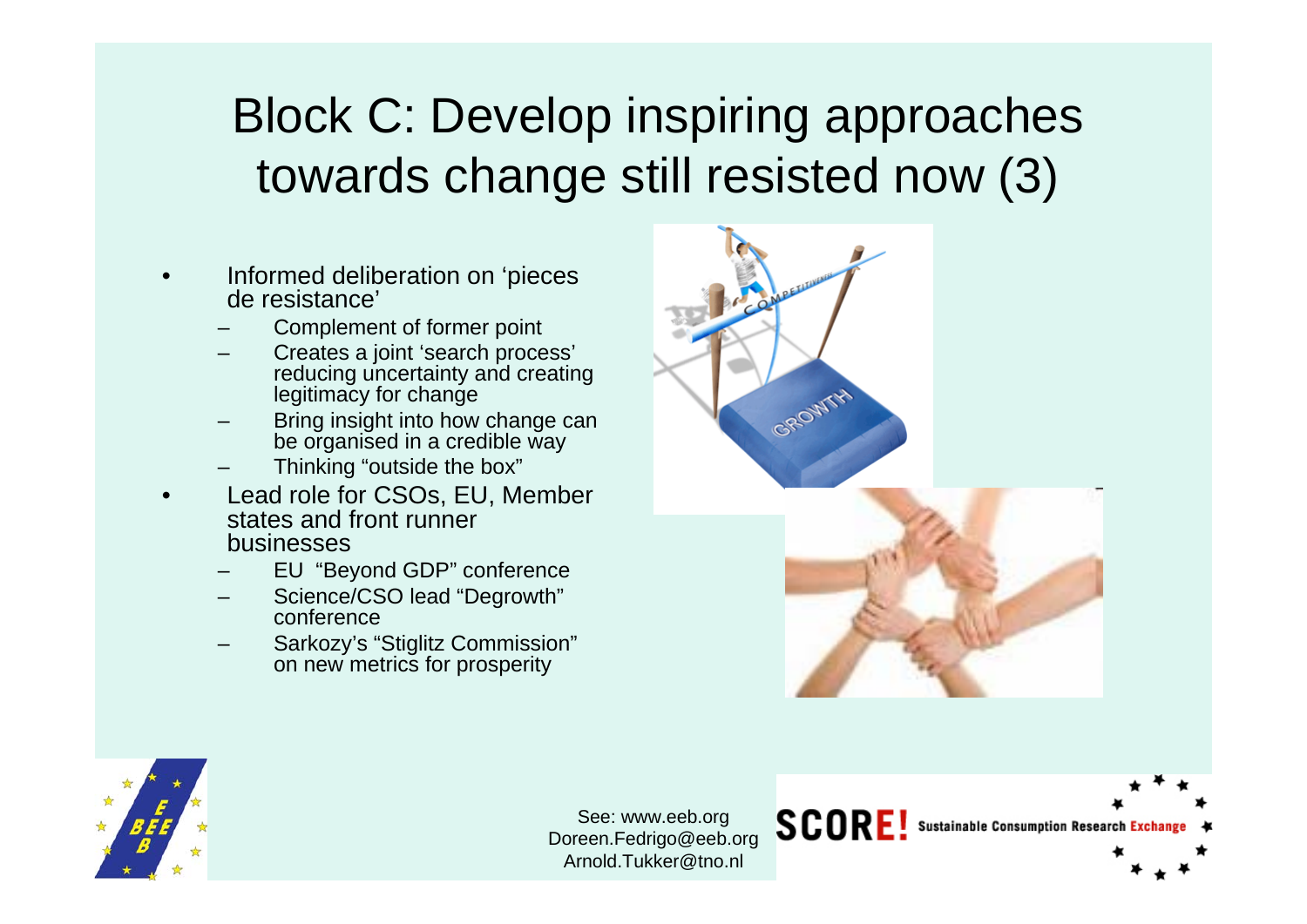# **Conclusions**

- SCP is about changing the economic system
- Most SCP action plans
	- focus on actions in existing structures
	- have limited focus on institutional embedment
- The Blueprint provides
	- A clear framework for action and roles per actor
	- Focusing on
		- Institutional framework
		- Leadership and action for change possible now
		- Strategies to deal with the more difficult issues
	- Based on proved approaches
		- …all on 1 page!



#### A: Establish a basicinstitutional framework

| <b>Actions</b>                                                                                         | <b>Expected leadership</b>                    | <b>Examples of tools for change</b>                                                             |
|--------------------------------------------------------------------------------------------------------|-----------------------------------------------|-------------------------------------------------------------------------------------------------|
| Turn the UNEP Resource Panel Into an IPCC<br>equivalent on resource use and consumption.               | UN. EU                                        | EU and UN Sustainable Development Strategies                                                    |
| Develop policy inameworks and plans covering all<br>the below at EU and Member Sigie levels            | EU and Member States                          | 7 <sup>th</sup> Environmental Action Programme; UN and EU<br>Susialnable Development Strategies |
| Place SCP policy units as a strategic level in<br><b>ODVETTITIE DES</b>                                | EU and Member Stairs                          | A European Commissioner level Sussainable<br>Development Committee                              |
| Develop manikoring systems for SCP                                                                     | EEA, EUROSTAT and<br>realized counterparts    |                                                                                                 |
| Where relevant, facilitate networking and access to<br>knowledge and finances for the activities below | EU, Member Sigles: Finances<br>All: meworking | Specific CSO projects in FP7; rational government<br>Runding For CSOs; Global Environment Fund  |
| Develop social policy and structures to create more<br>equal societies, allowing active engagement     | EU and Member Sizies                          |                                                                                                 |

#### B: Lead change that can be realised within existing structures and mindsets

| General actions                                                                         | Exacted leadership                                     | Examples                                                                                                                                                                                                                                        |  |
|-----------------------------------------------------------------------------------------|--------------------------------------------------------|-------------------------------------------------------------------------------------------------------------------------------------------------------------------------------------------------------------------------------------------------|--|
| Maximise use of policy instruments along the<br>production- consumption lifecycle       | EU and Member Stairs                                   | Articulated suscainable industrial policy developments:<br>enkvrdng II. O standards; green/sustainable public<br>procurement: coherence between sustainability<br>objectives and 6 scal mechanisms (saxes, subsidies,<br>emission trading, etc) |  |
| Maximise Implementation of business instruments                                         | Business and tuniness<br>organisations like WBCSD      | Corporate Social Responsibility, choice editing, supply<br>chain management, new business models                                                                                                                                                |  |
| Maximise Copportunities for I suscainable<br>consumption and practices/illestyles       | CSOs and Individuals.                                  | Political consumerism, education, responsible<br>advertising                                                                                                                                                                                    |  |
|                                                                                         | EU and Member Sizies                                   |                                                                                                                                                                                                                                                 |  |
| Focus Anancial support like Innovation and recovery-<br>packages on Rindamental change. | EU and Member Stairs                                   | Abolishing perverse subsidies, inermalising external<br>costs, investment in sustainable infrastructure.                                                                                                                                        |  |
| Comunicon-any years actions                                                             |                                                        |                                                                                                                                                                                                                                                 |  |
| Bulli environment and housing                                                           |                                                        | Maximise use of domain-specific instruments limiting<br>emissions and resource use:                                                                                                                                                             |  |
| Energy using produces                                                                   | EU, Member States, local<br>governments and businesses | . Susceinability standards / minimum redulrements for<br>houses, cars, electronics, agriculture<br>. Fiscal mechanisms le.g. aviation fuel ico, emissions<br>irading, subsides, excl.                                                           |  |
| Food and drink/apriculture                                                              |                                                        |                                                                                                                                                                                                                                                 |  |
| Mobility (Including for Tourism)                                                        |                                                        |                                                                                                                                                                                                                                                 |  |
|                                                                                         |                                                        |                                                                                                                                                                                                                                                 |  |

#### C: Develop inspiring approaches towards change that is still maisted now

| <b>Activity</b>                                                                                                                                                                                                                                                    | <b>Experted leadership</b>                                                                                  | Erampias                                                                                                             |
|--------------------------------------------------------------------------------------------------------------------------------------------------------------------------------------------------------------------------------------------------------------------|-------------------------------------------------------------------------------------------------------------|----------------------------------------------------------------------------------------------------------------------|
| Provide practical, inspiring examples showing<br>lundamenkal change can work.                                                                                                                                                                                      | CS0s<br>From numer businesses.<br>EU, Member States, Incall<br>government                                   | WWF's One Planet Fotores programme,<br>Transidon Towns, Slow movement, eco-cities,<br>individuals "walking the talk" |
| Frovide convincing evidence of how change can work.<br>and where it is most needed, e.g.<br>assessing environmental and resource limits.<br>· providing indicative roadmaps for change in key<br>consumption domains<br>performing 'paradigm challenging' research | EU/UN: esiabilish am<br>Intergovernmental Panel on<br>Resource Consumption;<br>CSDs/Independent think tanks | IPCC for climate change;<br>new economics houndaklor; and UK Sussairable<br>Development Contritission                |
| Organise a process of deliberation, learning and<br>analysis on 'pieces de resissance'                                                                                                                                                                             | CSDs<br>From rutiner businesses<br><b>Ell Member Sizier</b>                                                 | "Heyond GOP" conference:<br>"Sileliur Commission"                                                                    |